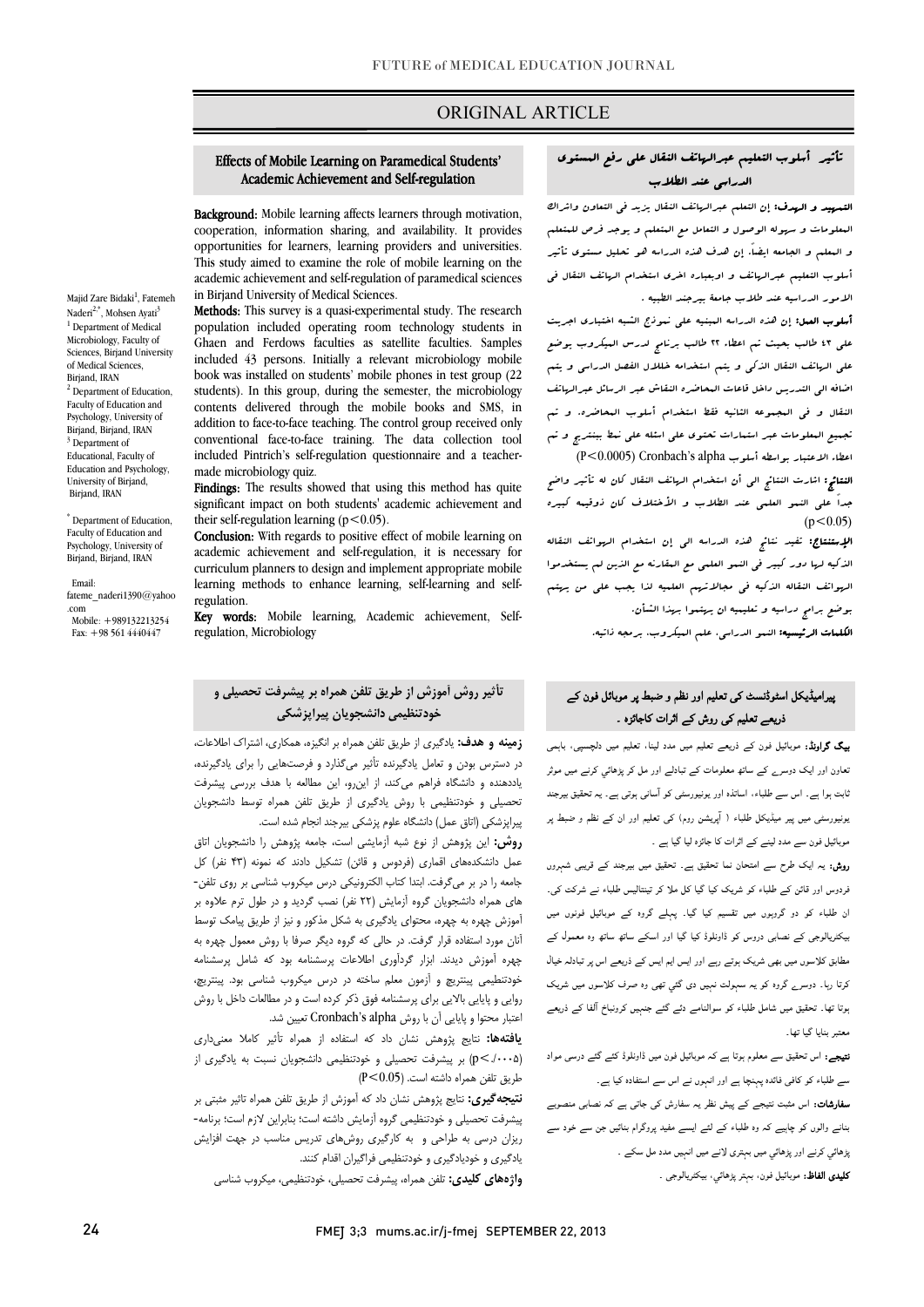#### **INTRODUCTION**

Nowadays the traditional methods of teaching and learning have lost their effectiveness with emerging technology and new methods. Therefore, to keep pace with the changing environment around us, we have to look for new ways and methods of knowledge transfer and learning (1). New educational technologies (such as Web and mobile phone) can provide large volumes of information and knowledge to learners and overcome the limitations of time and space. If the technology is richer, teaching and learning occurs more easily and in a shorter time. This creates a situation where learning occurs faster, easier, better and more sustainable  $(1, 2)$ .

The world of technology creates a structure that promotes the quality of education and enables learners and learning providers to use their vast resources in order to achieve learning, not only to increase their learning and motivation, but also to develop various forms of collaborative learning (3, 4). Through the use of information and communication technology, collaborative learning and self-learning will facilitate (5, 6). However, nowadays, new methods and spaces have been provided to make the learning process outside the classroom possible. Using information technology, students are encouraged to self-learning, and this generally improves learning (9). Mobile learning is defined as a form of learning that occurs through mobile devices. These devices have the ability to move along with the learner. Therefore, their shipping flexibility decreases limitation of space for learning. This provides access to learning materials (7, 8, 9, and 10).

Learners' success in today's world requires not only academic skills, but also social skills and cooperative learning and self-regulation skills (11, 12). Therefore, the current era requires people who have the ability to guide and direct their learning. Some research has shown that the use of mobile technology in a multimedia way beyond time and space increases the enthusiasm of students to learn. It also offers tremendous learning opportunities to them at dead time and in motion (13, 14).

Conducting a study titled "The impact of mobile learning on academic performance in high school and college levels", Marcus et al. reached the conclusion that this device has a great impact on learning performance of both (15). Shaw et al. in their study titled "Measuring self-regulated learning in mobile learning environment", came to this conclusion that Self-Regulated Learning (SRL) model of mobile learning can assess three aspects of learners, including self-assessment of Psychological processes, online learning behavior patterns in mobile environment and academic achievement. This type of learning for students has increased their cognitive and meta-cognitive behaviors which are components of self-regulation; moreover, students could achieve greater academic achievement with their self-regulation (16). Zare Bidaki et al. publishing their study called "Design and production of electronic books, as a new model of learning content in the Medical Sciences" showed that mobile books (M-books) have a significant effect on changing the attitude and enthusiasm of student  to learn via mobile phone and increasing their motivation to study at dead time and in motion (17).

 Ayati & Sarani in their survey titled as "The impact of mobile phones on the motivation and attitudes of students in phone have a positive effect on intensity of motivation, interest and attitude towards the English language students (18). teaching English" found that Education through mobile

 This study aimed to examine the impact of mobile learning of Microbiology, operating room technology in Ghaen and Ferdows faculties, Birjand University of medical sciences during the first semester of academic year 2012-2013. on students' achievement and self-regulation in the course

## **METHODS**

 This survey is a quasi-experimental study. The research population was included the total of operating room technology student in academic year 2012-2013 at Birjand university of medical sciences. The number of samples in and control groups consisted of 22 and 21 people respectively. According to standard methods, a minimum sample size in a quasi-experimental study is 15 individuals. this study was a total of 43 individuals. The experimental

 Groups were initially homogenized based on the rank of Pre-University College. Moreover, both groups were similar regarding their academic disciplines and from faculties with similar weight. students in university entrance exam and also their GPA in

 The microbiology course content converted into a mobile came available to students in test group. In addition, the test group also received learning content through SMS over the semester. For each session, an SMS including a summary of the lesson was initially sent to the students, one class. With a 3-days interval of each face-to-face course delivery session, some questions of the taught content were sent to the students by SMS. This trend continued for all sessions throughout the semester. book format through special Java program, installed and day before face-to-face delivery of relevant lesson in the

 Confidence Satisfaction" (ARCS) introduced by Keller (20) to motivate learners during the learning process in the classroom. The model consists of four steps: attention, relevance, confidence and satisfaction. In control group, the show. The teacher used the model "Attention Relationship teacher delivered the course only by lectures and slide

 Data collection tools included a questionnaire for finding self-regulated learning strategies and a microbiology final exam for finding students' learning achievement. Self- MSQL (Motivated Strategies Questionnaire Learning) were made by Pintrich et al in the Center of American studies in 1986 (21). A 31-item questionnaire was designed with two subtests measuring meta-cognitive and resource sub-scales: Meta-cognitive, self-regulation (12 items), time and study environment (8 items), effort regulation (4 items), cooperative learning (3 items) and seek help in learning (4 items). regulated learning strategies questionnaire that symbol management strategies. This two subtests consist of five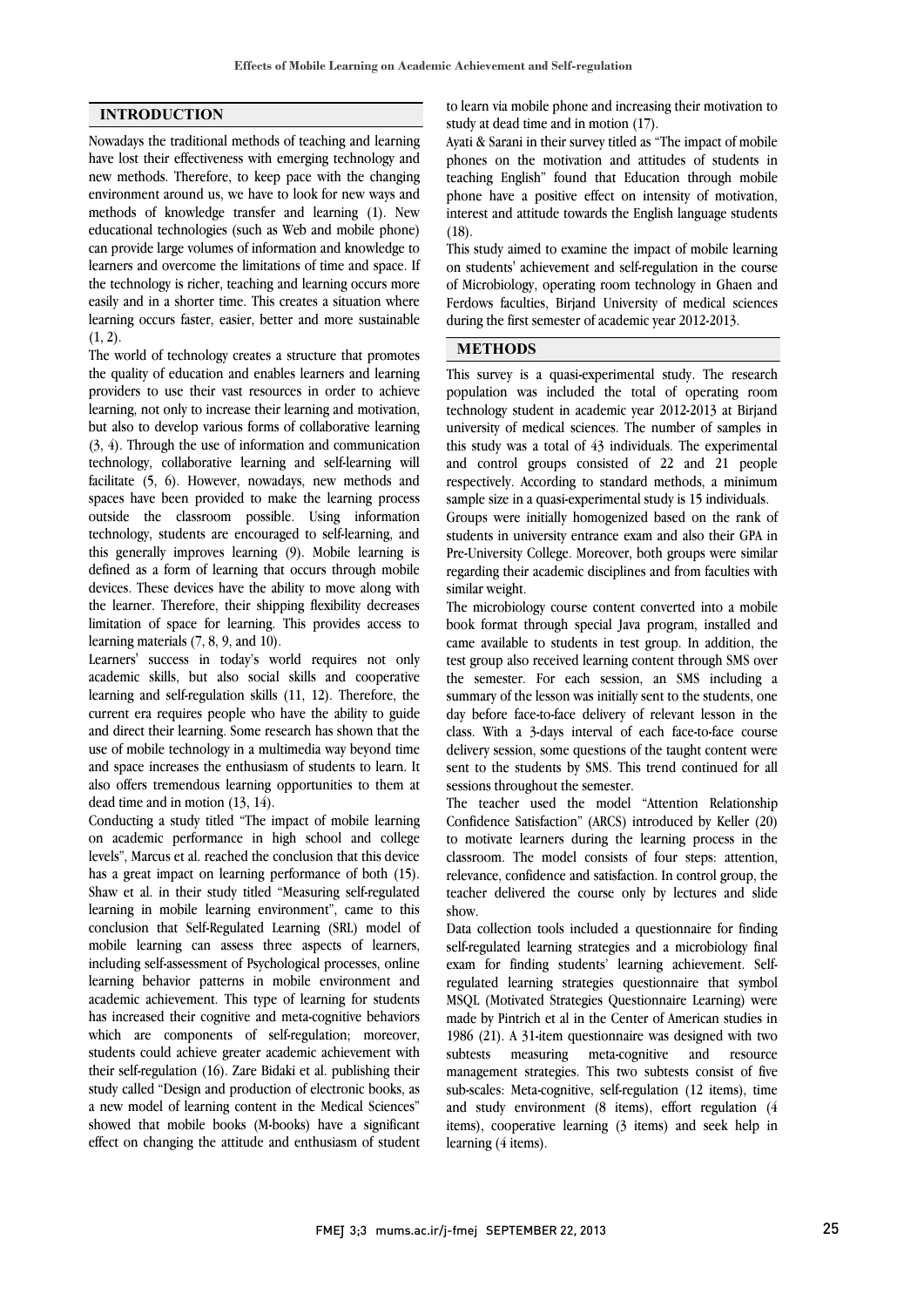Using Cronbach's alpha, Pintrich et al estimated reliability coefficient of the components as 0.52, 0.76, 0.69, 0.76, and 0.79 accordingly. This also was estimated to be 0.90 and 0.89 for the two subscales and 0.95 for overall alpha.

 To test the validity, they used confirmatory factor analysis (CFA) and clearly showed the validity of the test. This scale has also been considered in national investigations studies (22). In current study, Cronbach's alpha was equal 0.80 used to collect data was a teacher-made exam. This exam included 16 questions. For grading, the exam was scored from 1 to 20. Using Cronbach's alpha, the exam reliability considered as validity coefficient. Another tool that was was calculated equal 78%.

 experimental and control groups by filling out the questionnaire of self-regulated learning strategies and answering to the teacher-made exam questions before and after intervention of the independent variable. In this study, the distribution parameters (mean and standard deviation) The data of this study obtained from students in both were used to describe the data.

 To examine the hypotheses: "Mobile phone use in teaching microbiology has positive impact both on academic achievement and on self-regulation", totally T-test and hypothesis, it was not possible to use covariance analysis. Because the two required assumptions for covariance analysis (homogeneity of regression slopes and linear correlation between the auxiliary random variable and the data, draw charts, tables and test the hypotheses through covariance analysis were applied. For testing the latter dependent variable) data was not applicable. To analyze raw SPSS, v.21 and EXCEL software were used.

#### **RESULTS**

 pretest and post-test scores, and standard deviation in the Descriptive results of educational achievement based on the

֬֘֒  $\overline{a}$ 

 intervention group (using mobile phones) and control group (non-mobile users) described in Table 1.

| Table1. Comparison of pre-test and post-test<br>microbiology exam scores in non-intervention<br>and intervention groups. (Inside the parentheses<br>show standard deviation) |                                            |           |  |
|------------------------------------------------------------------------------------------------------------------------------------------------------------------------------|--------------------------------------------|-----------|--|
| <b>Intervention group</b><br>mean $(SD)$                                                                                                                                     | <b>Non-intervention</b><br>Group mean (SD) |           |  |
| 12.4(2.6)                                                                                                                                                                    | 12.3(2)                                    | Pre-test  |  |
| 15.1(2)                                                                                                                                                                      | 13.8(2.3)                                  | Post-test |  |

 Comparison of findings in these two groups showed that the mean of educational achievement scores in non- intervention group increased from 12 to 13.8 and in interventional group increased from  $12.4$  to  $15.1$  (p < difference was statistically significant (F: 10.14, df: 1, P= 0.005). The results of covariance analysis showed that this 0.003).

 Descriptive findings of Self-regulation scores in the pre-test phones) and control group (non-mobile users) are and post-test in the intervention group (using mobile summarized in Table 2.

 To test this hypothesis, T-test was used to analysis differences between pre-test and post-test scores. Comparing the self-regulation in non- intervention group increased from 131 to 137 and in intervention group increased from 130 to 150  $(p \le 0.05)$ . T-test analysis revealed a statistically results of the two groups showed that the mean scores of significant difference (T: 2.28, df: 41,  $P = 0.014$ ).

are as follow: two of the five subscales in self-regulation Also some other findings of data analysis in this research



 **Figure1. Comparing intervention and control groups based on mean and standard deviation of educational achievement scores**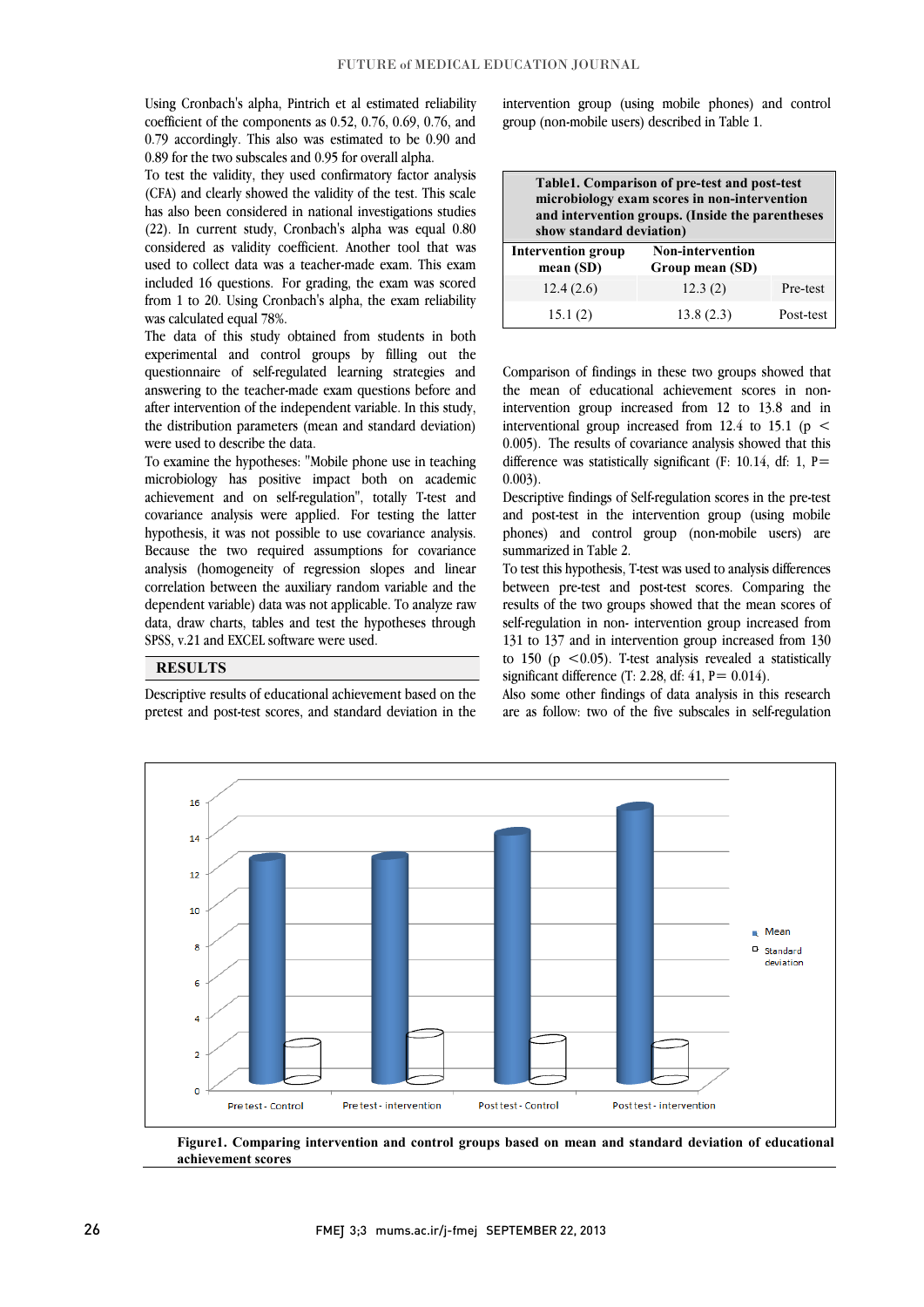

 **Figure2. Comparing intervention and control groups based on mean and standard deviation of self-regulation**   $\overline{a}$ **scores**

| Table2. Comparing self-regulation scores in pre-<br>test and post-test for non-intervention and<br>intervention groups. (Inside the parentheses show<br>standard deviation) |                                            |           |
|-----------------------------------------------------------------------------------------------------------------------------------------------------------------------------|--------------------------------------------|-----------|
| <b>Intervention group</b><br>mean (SD)                                                                                                                                      | <b>Non-intervention</b><br>mean (SD) Group |           |
| 130(9.9)                                                                                                                                                                    | 131 (10.4)                                 | Pre-test  |
| 150(6.5)                                                                                                                                                                    | 137(13.4)                                  | Post-test |

and time/ place of study were at a significant level of 0.0005. But, the three other subscales, including effort regulation, learning assistance and help seeking in learning showed no significant difference.

### **DISCUSSION**

The findings show that the mobile learning has a positive effect on educational achievement and self-regulation. The present results express that mobile learning has a positive impact on academic performance. This is in support of Solomon et al (10), Adelina et al (23), Power & Shrestha (24), Douglas & Matt (25) findings. In the field of self-regulation, our findings are aligned with Sha et al findings (16).

Some possible reasons for increased academic achievement and self-regulation in the experimental group than the control group may include: delivery contents in small pieces, rehearsing and repeating with time intervals, timely feedback, employing multiple inclusive senses, availability of this device without restrictions of time and place, multimedia capabilities of new mobile cell phones, employing multiple inclusive sense, providing easier communication between the learner and the learning facilitator in comparison with traditional environment, better use of time, connecting formal or informal learning

 environment, flexibility of this approach compared to relationship with the teacher. traditional learning, more comfortable and finally stress-free

 Student's activities and involvement with the problem which are important issues for stable and optimal learning approaches is considered in this type of training. In this and in a satisfactory manner they used their time to learn microbiology lessons. On the other hand, due to the use of various mobile phone capabilities, this was made possible for students to get learning material more interesting and type of teaching, students received appropriate feedback varied.

 This consequently increased their motivation and thus learning more. It appears that the use of self-regulation strategies in mobile apps improves information processing. Use these strategies during the time causes development of skills and facilitates problem solving process, motivation, self-sufficiency, acquisition of cognitive processes, generalization and increased attention, and finally self- regulation during the learning process. This kind of resistant (16). cognitive processes, accelerates the transfer of cognitive learning effects is almost constant over time and forgetting

 Looking at the results of this study reveals that by entry of new technologies in the field of educational systems, such as distance education system, teaching-learning process has has changed the role of remote trainers and teachers in education and instead has transformed learners to active and dynamic elements involved in learning process. This can expansion of educational systems based on mobile learning is an undeniable necessity in the face of new developments today. This may be used in strategic planning which accordingly guide the society in a knowledge-based direction (10). changed (5). In remote environments, mobile technology be a new horizon in national instructional design. Continuous